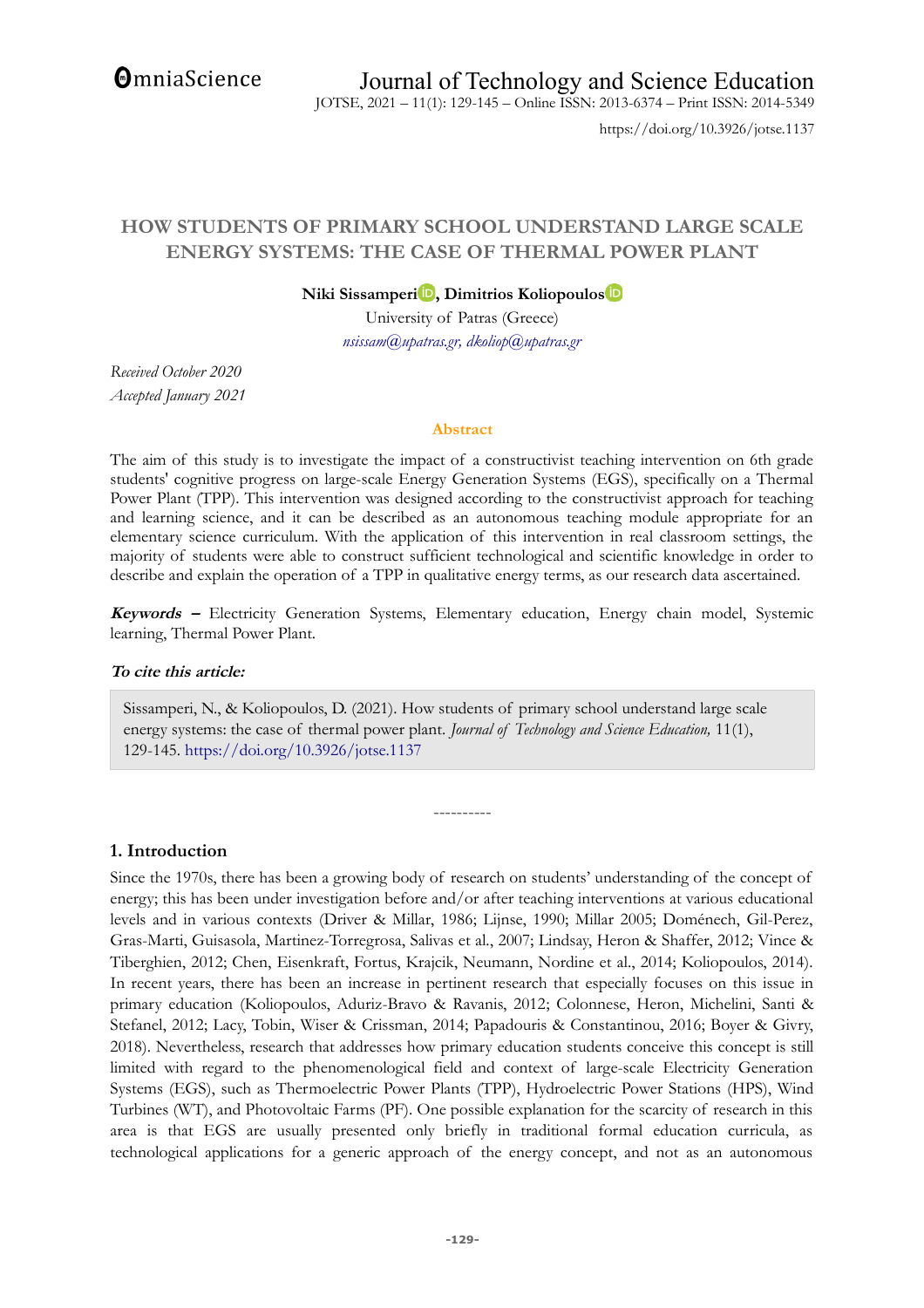teaching and learning objective. Given this, there are limited practical reasons that would prompt the investigation of students' potential conceptual challenges.

More recently, however, it appears that certain educational conditions do, in fact, encourage the introduction of EGS in primary education as an autonomous thematic area. One of these conditions is the progressively growing acceptance of the cross-curricular STEM (Science, Technology, Engineering, Mathematics) approach by both educators and educational systems alike. This approach creates a privileged field within which it is possible to include energy-related issues that carry social interest, even at the level of primary education (Wendell, 2014). Assuming that the proper conditions for the systematic introduction of EGS in education are present, then it becomes necessary to explore the various aspects of this new endeavor. These aspects concern, among others, the nature and the characteristics of the pursued knowledge, the goals and limitations that derive from the curriculum, and younger students' cognitive capabilities and challenges. In this research, we mostly address the latter.

In order to explore students' potential cognitive progress regarding the operation of EGS, we designed a teaching intervention in the form of an educational science module for the last year of primary school, and we conducted interviews with participating students, aged 11 to 12-years-old. Our research objectives include (a) the brief presentation of the theoretical framework that determined the design of the intervention, (b) the description of the structure and content of the intervention, and (c) the presentation of the method and results of this empirical research regarding students' cognitive progress level on EGS and, more specifically, on the operation of the TPP.

## **2. A Framework for Analyzing and Designing Science Teaching Interventions and Activities**

The teaching intervention we designed is based on a transposition procedure of scientific knowledge (reference knowledge) into knowledge to be taught (school knowledge). In the French educational research tradition, this process is characterized as a "didactic transposition" (Arsac, Chevallard, Martinand & Tiberghien, 1994). Thus, through this didactic transposition, content analysis of a series of Greek and international science curricula on the energy concept led to the formation of a science curricula classification. According to this classification, these curricula can be categorized into three broad conceptual frameworks for the relevant type of transposition of knowledge into its school version: the "traditional" framework, the "innovative" framework, and the "constructivist" frameworks of the science curriculum (Koliopoulos & Constantinou, 2012; Delegkos & Koliopoulos, 2020).

The "innovative" framework mainly concerns the curriculum's conceptual content and an epistemological analysis of required school knowledge. Within this context, energy constitutes a broad thematic/conceptual unit, or an organizing principle of the entire curriculum, and it is introduced as a primary concept, wherein the unifying and trans-phenomenological character is emphasized through the notions of storage, transfer, transformation and conservation. In the particular case of EGS, we suggest that the reference knowledge derives from the field of Engineering Thermodynamics. More precisely, dealing with EGS requires combining the following four conceptual dimensions of this reference knowledge (Sissamperi & Koliopoulos, 2015):

- 1. The phenomenological dimension, which contains the definition of the phenomenological characteristics of the studied technological systems (TPP, HPS, WT, etc.). Within this dimension, school knowledge mainly involves the identification and description of the external features of EGS, either by using photos or visiting the real EGS.
- 2. The technological dimension, which distinguishes the different parts of the technological systems and also clarifies the structure and the operation of system components. The size of these systems and their complexity are their inherent characteristics. In order to highlight these characteristics, and to deal with the difficulties arising from the limitations of children's thinking, three-dimensional EGS representational models need to be constructed. These representational models should be operational, in that students should be able to construct ideas not only to understand the structure of EGS, but their operation as well.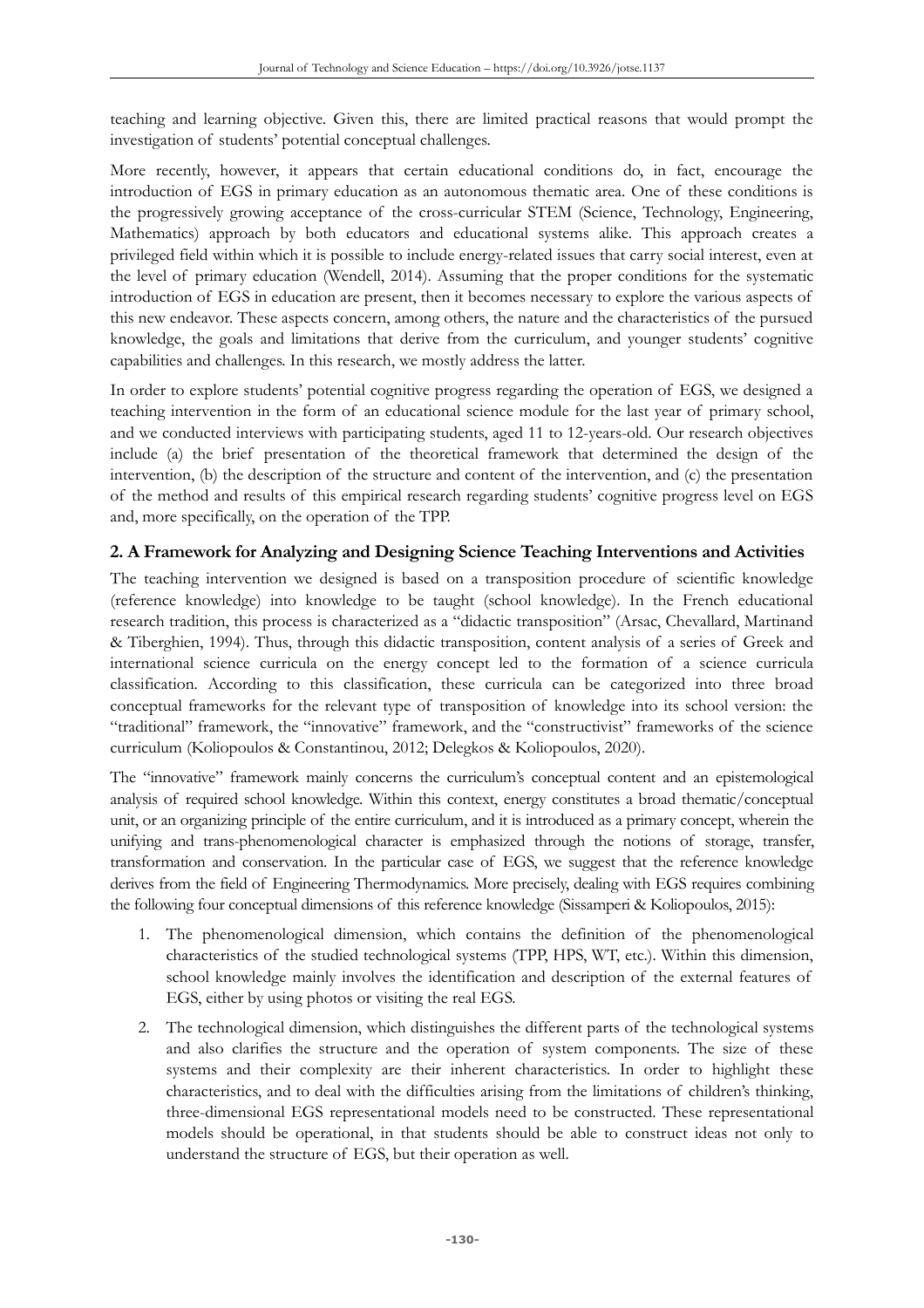- 3. The scientific dimension, which describes, mainly in qualitative terms, the thermodynamic systems on which the storage, the transfer and the transformations of energy occur. Within this dimension, the aim of a teaching intervention could be students' construction of the semi-quantitative conceptual model of energy chains, as this model is an appropriate form for teaching energy at different educational levels. The conceptual model of the energy chains is (a) a valid epistemological transformation of scientific knowledge, since it is directly linked to the nature and the characteristics of the first and second laws of thermodynamics (Lemeignan & Weil-Barais, 1994; Domenech et al., 2007), (b) to a certain level, compatible with the linear causal reasoning (Tiberghien, 2004), activated by students from a very early age and (c) applied successfully in various teaching programs at various levels of education (Chen et al., 2014).
- 4. The environmental dimension which directly connects to the scientific dimension (Vince & Tiberghien, 2012; Besson & de Ambrosis, 2014; Johnson & Cincera, 2019) and, at the same time, describes the environmental impact of operating different natural and technological systems. Proposed school knowledge within this dimension includes: (i) knowledge concerning children's familiarity with the environmental problems mentioned above which are mainly related to TPP operation, and (ii) knowledge highlighting the issue of sustainability of natural resources and related to the environmental impact of EGS, which operate with renewable energy.

The "constructivist" framework of the science curriculum –which can co-exist alongside the "innovative" framework– is mainly characterized by the inherent integration of students' mental representations during instruction (Fensham, Gunstone & White, 1994; Tiberghien, 1997; Leach & Scott, 2003). To begin with, research highlights that even very young students are capable of constructing systemic thinking skills (Jacobson & Wilensky, 2006), which are the kind of skills that align with the systemic nature of technological and scientific knowledge required for describing and explaining EGS (Frank, 2000). Additionally, it appears that the systemic thinking as cognitive ability can be cultivated through the systemic approach of complex technological systems (Ben-Svi Assaraf & Orion, 2010; Hmelo-Silver & Azevedo, 2006). In this context, the teaching suggestions of Van Huis and Van der Berg (1993) and Jewett (2008) are of particular interest, since they refer to the teaching of the energy concept in secondary school. In addition, relevant research indicates that if preschool and elementary school students activate linear causal reasoning, they can achieve the construction of a qualitative model for the description and the scientific explanation of simple and small-scale energy systems (e.g., "lighting a bulb with a battery") (Koliopoulos, 2013). More specifically, there is evidence suggesting that students at all educational levels can describe many simple natural and/or simple technological systems either as a chain of objects in terms of their function (e.g. "the bulb lighting is due to the battery"), or as a chain of objects in terms of their distribution, such as a transfer of an action (e.g. "the battery is supplying energy to the lamp, and it lights up") (Lemeignan & Weil-Barais, 1994; Tiberghien & Megalakaki, 1995; Delegkos & Koliopoulos, 2020). Such pre-energy mental representations are spontaneously activated, even before a teaching intervention, and can be used as pre-existing conceptions for the construction of school knowledge for the energy concept. Thus, we hypothesize that children aged 11 to 12 years-old can use the aforementioned school knowledge characteristics to describe and explain not only the operation of small technological systems used in school laboratories, but also the EGS or at least their respective representational models as well.

Introducing a series of proper, interrelated "problem-situations" can prompt students' mental representations to emerge, so that they can subsequently be processed during instruction (Boilevin, 2005). The aim in engaging students through these activities is to gradually transition students' mental representations toward more sophisticated representations that, in turn, more accurately reflect suggested school knowledge. More precisely, this series of interrelated problem-situations are designed through "hypotheses based on the elements of students' prior knowledge, from which they can construct new knowledge, and not only on the prior knowledge which has to be modified" (Tiberghien, 1997: page 359). The key characteristic of the problem-situations included in this suggested teaching intervention is that they engage students in discussions about interactions between various dimensions of school knowledge.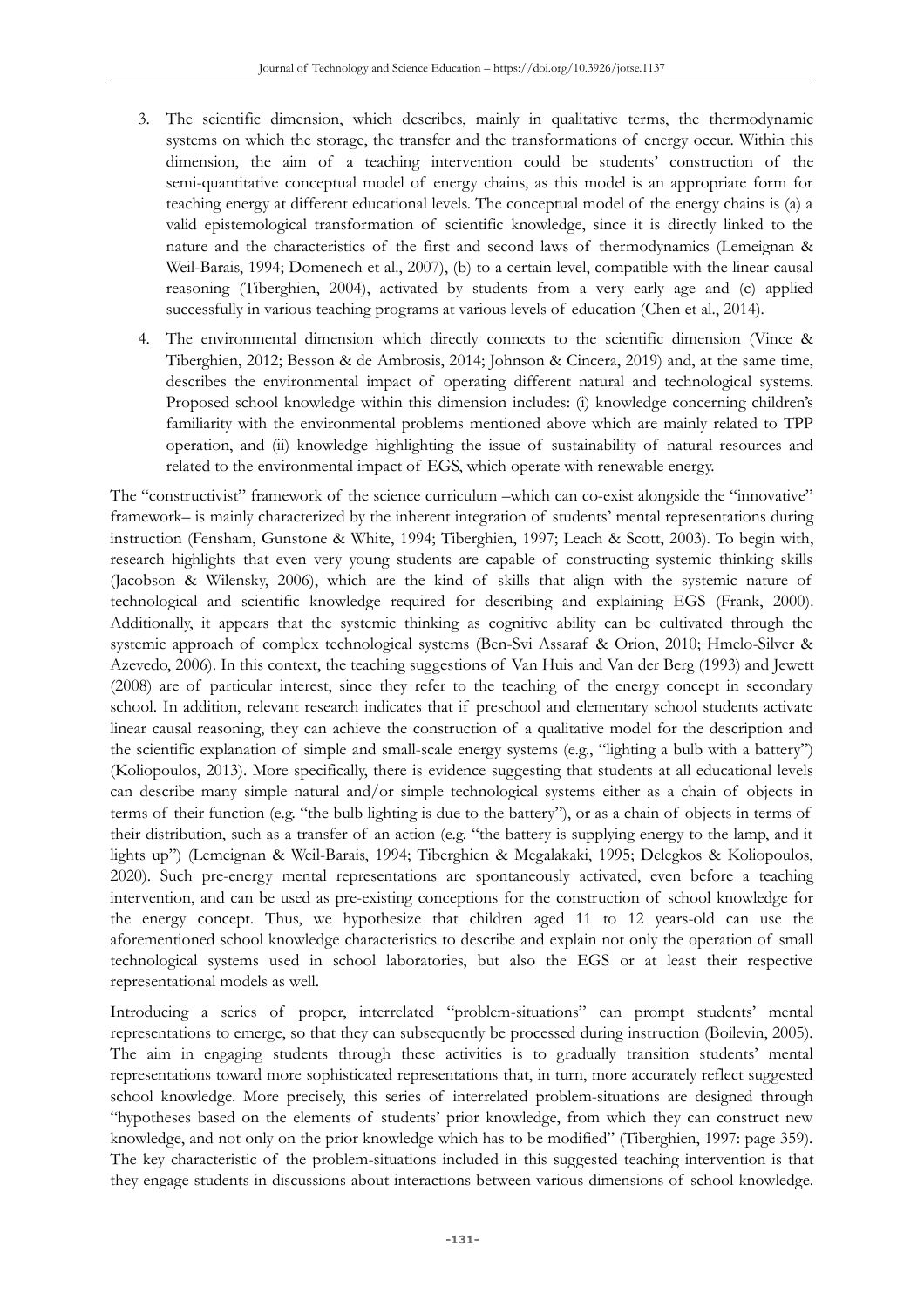Establishing relationships between the world of objects and events (phenomenological dimension) and its various types of modelling (technological, scientific, environmental dimensions) seems to lead students toward building new knowledge through categorizations, causal explanations and other mental tools they employ (Tiberghien, Vince & Gaidioz, 2009; Ruthven, Laborde, Leach, & Tiberghien, 2009). In the case of this study, the problem-situations were designed with the assumption that 11-12 year old students, by using basic systemic thinking and activating their linear causal reasoning, are capable of constructing precursory, and mainly qualitative, explanatory models for the structure and operation of particular EGS, within every dimension of the required knowledge.

# **3. The Teaching Intervention: Cognitive Objectives, Structure and Content**

The cognitive objectives of the particular teaching intervention built for this study were set up in such a way that prompted students to work through each of the four dimensions of knowledge construction for EGS. Thus, for the (a) phenomenological dimension, the objective was for students to recognize and name different types of EGS; for the (b) technological dimension, the objective was for students to be able to distinguish between the different parts of each EGS and describe the operation of each of these parts, for the (c) scientific dimension, the objective was for students to be able to describe the connection and interaction between particular key components of an EGS, using the semi-quantitative energy model of energy chains, and for the (d) environmental dimension, the objective was for students to be able to identify the environmental impact of operating an EGS. The conceptual content of the teaching intervention was structured into four thematic units: (A) What is an EGS? - The TPP, (B) Renewable energy sources, (C) Measurement of energy in EGS and (D) EGS and daily life. Each unit consists of 2 or 3 subunits, which each utilized a main problem-situation to introduce proposed school knowledge. The structure and content (11 subunits) of the teaching intervention appear in Table 1.

| Unit                                | Subunit        | School knowledge<br>(Dimensions of knowledge) | Main problem situation                                                                                                                         |
|-------------------------------------|----------------|-----------------------------------------------|------------------------------------------------------------------------------------------------------------------------------------------------|
|                                     | $\mathbf{1}$   | Phenomenological                              | What's behind the plug?                                                                                                                        |
| $\mathcal{A}$<br>B<br>$\mathcal{C}$ | 2              | Technological                                 | How does a TPP works?                                                                                                                          |
|                                     | 3              | Scientific                                    | Why the lamps light up?                                                                                                                        |
|                                     | $\overline{4}$ | Environmental<br>Technological<br>Scientific  | How can we reduce or avoid air pollution generated by<br>the TPP?                                                                              |
|                                     | 5              | Technological                                 | How does a HPS work?                                                                                                                           |
|                                     | 6              | Scientific                                    | How is a WT made, and how does it is work?                                                                                                     |
|                                     | 7              | Technological<br>Scientific                   | What will happen to a plant if we need to use more<br>electrical devices? What will happen to a HPS if we<br>need to use high power lamps?     |
|                                     | 8              | Technological<br>Scientific                   | How do we measure the amount of energy transferred<br>from a HPS?                                                                              |
|                                     | $\Omega$       | Technological<br>Scientific                   | How do we pay the Power Supply Company? How<br>much energy is transferred to the lamps of the<br>classroom? Can we measure it, and if so, how? |
| D                                   | 10             | Environmental<br>Technological<br>Scientific  | Why do we change the incandescent lamps?                                                                                                       |
|                                     | 11             | Phenomenological                              | Let's visit a real HPS!                                                                                                                        |

Table 1. The structure and content of the teaching intervention

In order to overcome students' difficulties in understanding the complexity of these systems, a number of different representational models of EGS were used in this intervention. Tala (2008) emphasizes that "it is through the material models that the concepts of theories get empirical meanings" (page 279). Some of these models help students construct and handle conceptual models of abstract and non-observable physical entities (Harrison & Treagust, 2000; Tobin, Lacy, Crissman & Haddad, 2018). Students consulted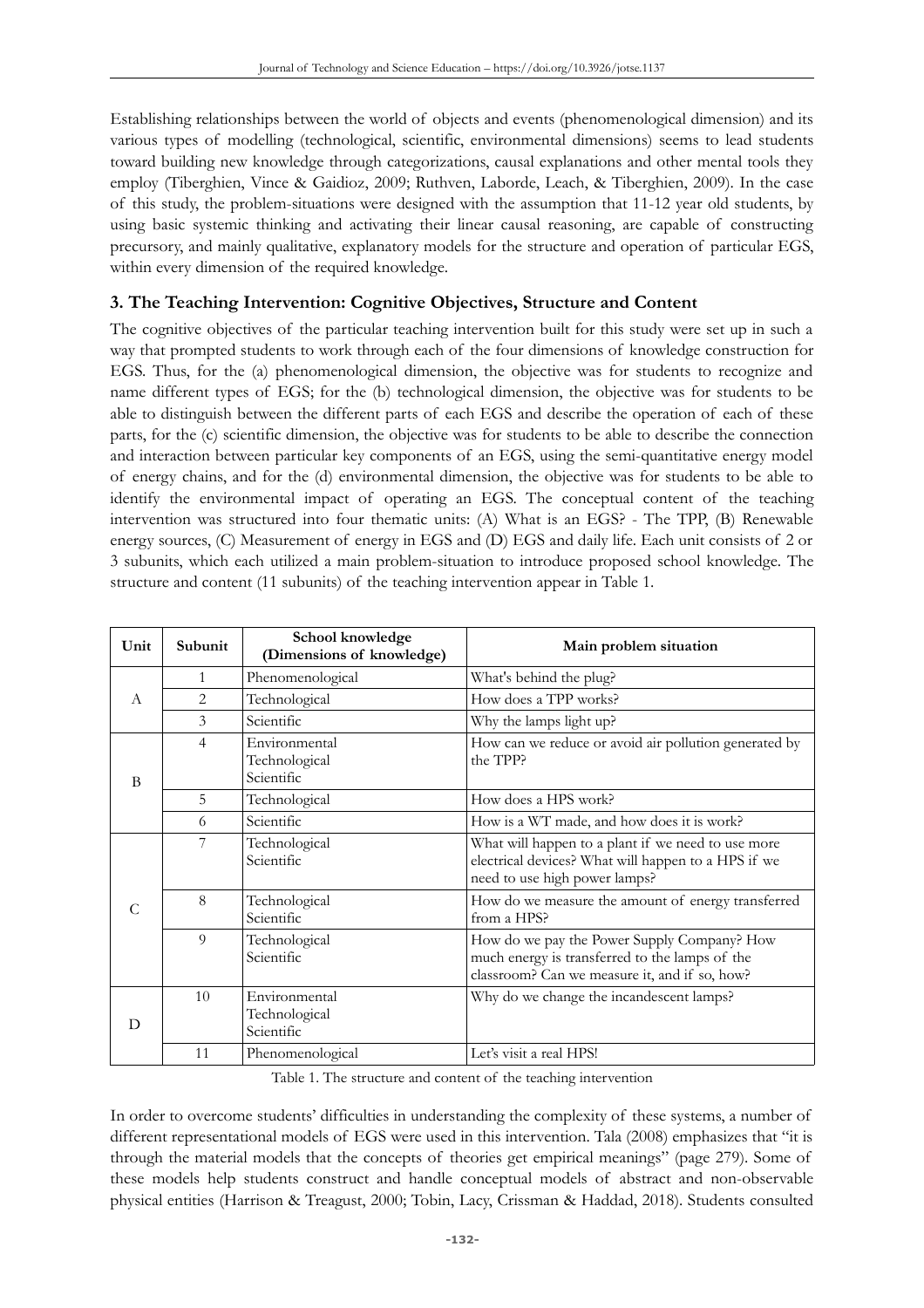the following representations, in increasing order of EGS idealization: (a) Illustrations of real EGS (Figure 1), (b) Two-dimensional models of EGS (Figure 2), and (c) Three-dimensional operational models of EGS. Figure 3 illustrates a prototypical model of a TPP with visible basic subsystems, such as burner, boiler, turbine, generator, and (b) abstract representations (EGS energy chain - Figure 4).



Figure 1. Photo of a real TPP (Kozani, Greece)



Figure 2. A 2-D representation of a TPP



Figure 3. A prototypical 3-D representation of a TPP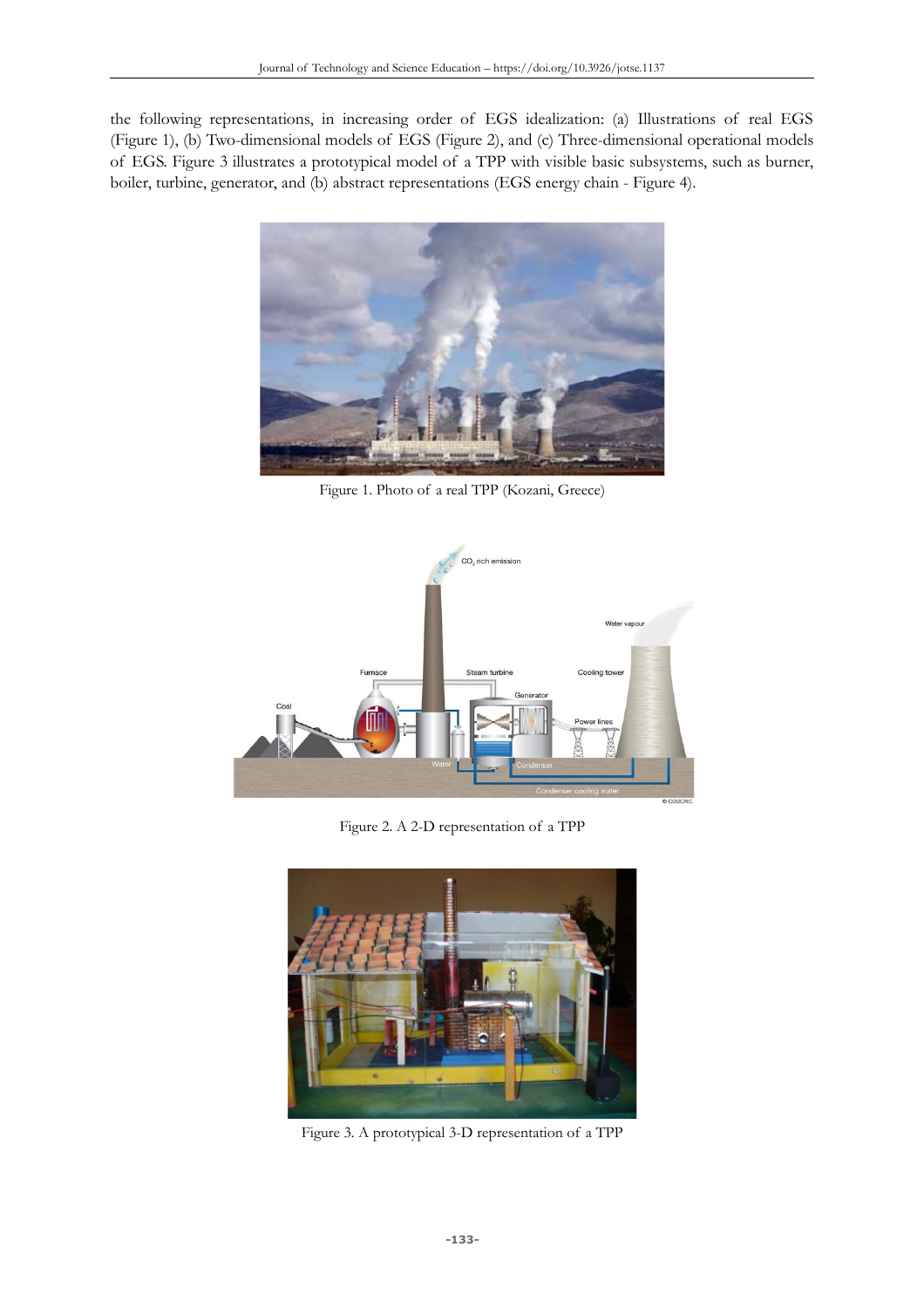

Figure 4. Schematic representation of the energy chain corresponding to the energy description of a TPP model

Students filled out also a worksheet for each subsection, which were designed in a manner that simulated the worksheets of their existing textbooks. The aim was for students to perceive this worksheet as a familiar feature of their lessons, controlling for the ways in which the final result might be affected by factors external to the suggested knowledge. Additionally, the worksheets were designed to be interesting, pleasant, comprehensible, and brief enough in order to be completed by as many students as possible. The language used in the titles, as well as in the rest of the document, was of moderate formality (Dimopoulos, Koulaidis & Sklaveniti, 2005), in order to achieve sufficient readability. These worksheets included (a) questions students had to answer about the observed natural and technological phenomena, (b) activities to construct symbolic representations of the energy chain model for the various EGS, (c) problems that helped students approach school knowledge more thoroughly, and (d) brief passages to read, containing information about technological topics, or issues of everyday life.

A typical example of a unit included in the teaching intervention is that of subunit 4, "How can we reduce or avoid air pollution generated by the TPP?". Within this unit we attempted to activate three dimensions of required school knowledge (technological, scientific, and environmental), using the environmental issue of air pollution as a triggering event. More specifically, students discussed and identified the root of the problem (carbon dioxide emissions), while prompted to measure the carbon dioxide levels before, during, and after the operation of the TPP representational model (Figure 3), in three different positions: in close proximity to the TPP model, at a distance of one meter, and at a distance of five meters. Based on these measurements, they came to some initial conclusions and, afterward, studied the supplementary document labeled "Scientific reposting." In the second activity, we posed the crucial question "How are pollutants created?" Consequently, students were expected to seek the answer in the system's technological description, correlating pollutants to conventional fuel combustion. In the third activity, we attempted to focus the discussion on the kind of technological system that could replace the burner, or other components, in order to tackle this environmental issue. The fourth and fifth activities aimed for student discussion on the energy-related aspect of the pollution issue, in order to realize its quantitative nature and identify how it is connected to our energy needs. Therefore, our assumption was that each of these problem-situations would lead students toward the construction of the prerequisite multi-dimensional knowledge to sufficiently deal with these particular problems.

## **4. Methodological Framework**

The main research question was posed as follows: Is it possible for 11 to 12-year-old students to make progress in their cognition of large scale and complex EGS, in order to be able to describe and explain the operation of these systems? In the present study, the research question is in reference to the TPP alone. The following questions iterate the main research question:

After their participation in our teaching intervention, were these students able to think through a multi-dimensional framework to:

- 1. Recognize and name different types of EGS (phenomenological dimension)?
- 2. Distinguish between the different parts used to construct each EGS and also describe the operation of these parts (technological dimension)?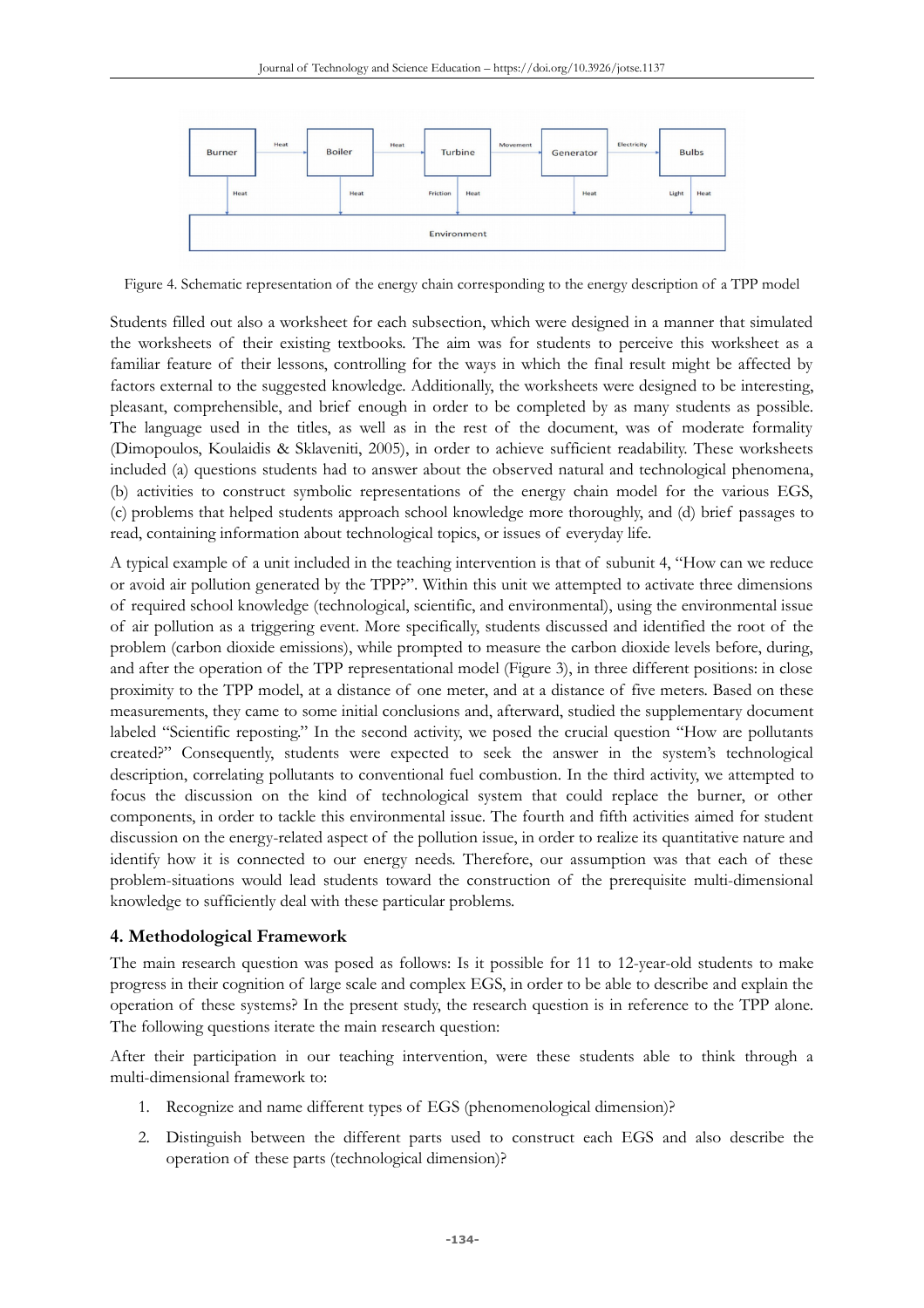- 3. Describe the connection and interaction between the components of each EGS using a qualitative/semi-quantitative energy model (scientific dimension)?
- 4. Identify the environmental impact of each EGS operation (environmental dimension)?

The strategy of this research is pre-experimental (Cohen, Manion & Morrison, 2007), the essential feature of which is to intentionally control and manipulate any conditions that define the instances the researchers are interested in. Our work belongs to so-called feasibility (Astolfi, 1993) or developmental studies (Lijnse, 1995) which mainly focus on examining the potential for students' cognitive progress within an in vitro, or research, environment, rather than their cognitive progress in real, or in vivo, teaching conditions.

The sample consisted of 21 students (13 girls and 8 boys) of a public primary school in a suburban district. All students were between 11 and 12 years old, which is typical for the last year of primary school. The teaching intervention was applied by one of the two researchers in order to minimize the "instructor" effect. All students were informed of the reason and the purpose of the research process in advance of the intervention.

In order to evaluate students' cognitive progress, individual pre- and post- guided interviews were used, which were recorded and transcribed. Each interview lasted approximately 30 minutes. The interviews included eight questions that related to the TPP, and implicated the four dimensions of knowledge (phenomenological, technological, scientific and environmental). The post-interview developed in two parts. The first part included the exact questions presented in Table 2. The second part included questions that referred to other types of EGS (the HPS, which was a teaching objective, and the PF, which was not a teaching objective). The analysis of the data collected during the second part of the interview did not concern the current study. Additionally, this study did not aim to investigate students' representations connected to teaching intervention unit C (subunits 7, 8, and 9). Unit C addresses the quantitative approach of a HP through the use of the energy chain model.

| N <sub>o</sub> | Dimensions of knowledge    | Question                                                                                                                                                                                                                                   |
|----------------|----------------------------|--------------------------------------------------------------------------------------------------------------------------------------------------------------------------------------------------------------------------------------------|
| 1              | Phenomenological           | What do you see in the picture? Do you know what it is? What is it<br>called? (TPP Photo)                                                                                                                                                  |
| 2              | Phenomenological           | What do you see here? Do you know what is it? What is it called? (3-D)<br>representation of TPP - Fig 3)                                                                                                                                   |
| 3              | Technological              | What is this? (Identify each of the "burner", "boiler", "turbine", and<br>"generator" of the TPP 3D representation - Fig 3)                                                                                                                |
| $\overline{4}$ | Technological              | What is the function of this? (Identify each of the "burner", "boiler",<br>"turbine", and "generator" of the TPP 3D representation - Fig 3)                                                                                                |
| .5             | Scientific                 | Why do the lamps turn on? (TPP 3D representation - Fig 3)                                                                                                                                                                                  |
| 6              | Scientific                 | Place the cards in the correct order of use. Explain why you organised<br>them this way (Cards with the words "burner", "boiler", "turbine",<br>"generator", and "lamps" written on them and arrow-shaped cards<br>were given)             |
|                | Scientific / Environmental | It appears that the TPP creates air pollution, however the electric<br>devices are important in our lives. What solution or solutions would<br>you suggest so the TPP works without creating pollution? (TPP 3D<br>representation - Fig 3) |
| 8              | Scientific / Environmental | When we leave the classroom for a break, we turn off the lights. Why<br>do we do this?                                                                                                                                                     |

Table 2. The content of the interview questions

## **5. Research Results**

To analyze the data collected from the interviews, we used the following classification to code students' answers: (a) sufficient answers were fully compatible with the suggested school knowledge content (b) intermediate answers were compatible with the suggested school knowledge content, but were incomplete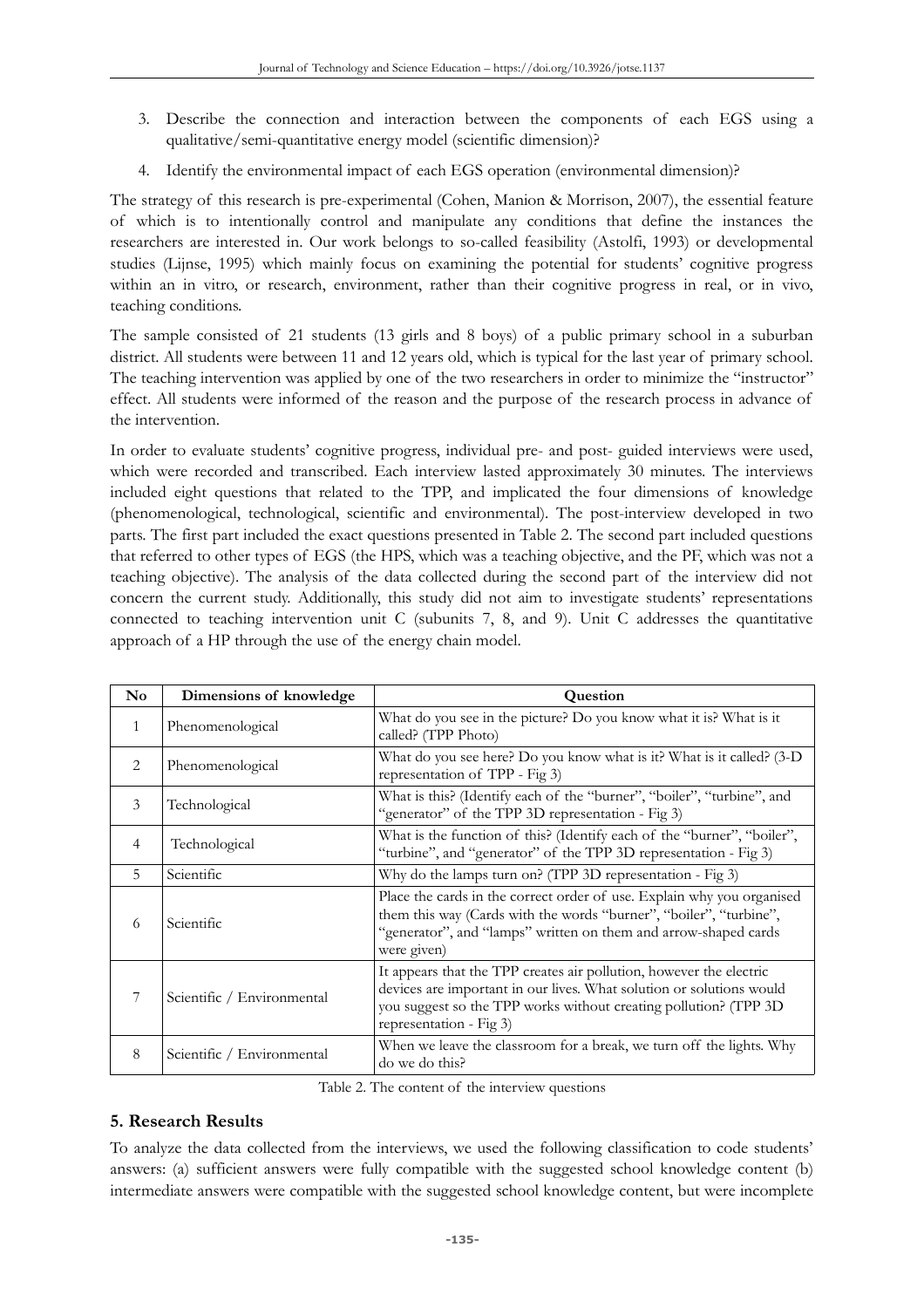in formulation or included elements beyond this content (c) insufficient answers were completely incompatible with the suggested school knowledge content, and (d) no answer was provided. The results presented here are derived from the quantitative results' analysis (tables of absolute frequencies of the categories that have been formed from the students' answers and justifications), as well as from the qualitative analysis (instances of justifications provided by the students).

## **5.1. Phenomenological Dimension of Knowledge**

The first two questions of the interview investigated students' mental representations about the phenomenological characteristics of a TPP. The main difference between these questions was the phenomenological representation of a TPP, which students had to observe and report on. Question 1 explored whether students could recognize and name a photo of a real TPP as such, while question 2 explored whether students could recognize and name a TPP when they are presented with a 3D model of one.

Based on the responses before the teaching intervention in the pre-test interviews, it can be concluded that most students could not effectively recognize and name either a real TPP or 3D model of a TPP. After the teaching intervention, however, we noticed students' transition towards efficient answers, as expected (Table 3). Changes in the opposite direction, that is, toward less efficient answers, were not observed. This finding is statistically significant (Test Wilcoxon, question 1:  $Z = -3.542$ ,  $p \le 0.001$ , question 2:  $Z = -3.035$ ,  $p \le 0.01$ ).

|              | <b>Question 1</b><br>Pre-test | <b>Question 2</b><br>Pre-test | <b>Question 1</b><br>Post-test | <b>Question 2</b><br>Post-test |
|--------------|-------------------------------|-------------------------------|--------------------------------|--------------------------------|
| Sufficient   | -                             |                               | 12                             |                                |
| Intermediate |                               |                               |                                |                                |
| Insufficient | 16                            |                               |                                |                                |
| No answer    |                               |                               | -                              |                                |
| Total        | 21                            | 21                            | 21                             | ΖI                             |

Table 3. The sufficiency of mental representations in responses to questions 1 & 2

## **5.2. Technological Dimension of Knowledge**

Questions 3 and 4 investigated students' mental representations about the technological dimension of knowledge. Students' responses before the teaching intervention in the pre-test interviews indicated that they were not only unaware of the parts that construct the TPP, but also unaware of their operation (Table 4). Specifically, during the pre-test, students provided exclusively insufficient answers or didn't answer these questions. The common characteristics between these answers were that students (a) were unaware of the components of the TPP representational model, (b) did not perceive the representational model of TPP as a whole system, and (c) as a consequence of (b), could not identify functionality of these components.

|              | <b>Question 3</b><br>Pre-test | <b>Question 4</b><br>Pre-test | <b>Question 3</b><br>Post-test | <b>Question 4</b><br>Post-test |
|--------------|-------------------------------|-------------------------------|--------------------------------|--------------------------------|
| Sufficient   | -                             | -                             |                                | 14                             |
| Intermediate | -                             | -                             |                                |                                |
| Insufficient |                               | 19                            |                                |                                |
| No answer    |                               |                               | -                              |                                |
| Total        | 21                            | 21                            |                                | 21                             |

Table 4. The sufficiency of mental representations in responses to questions  $3 & 4$ 

However, after the teaching intervention, the majority of students provided either sufficient (9/21) or intermediate  $(11/21)$  answers to question 3 in the post-test interviews. Changes toward the opposite direction, that is, toward less efficient answers, were not observed. This finding is statistically significant (test Wilcoxon  $Z = -3.017$ ,  $p \le 0.01$ ). From these answers, it appears that students either learned all, or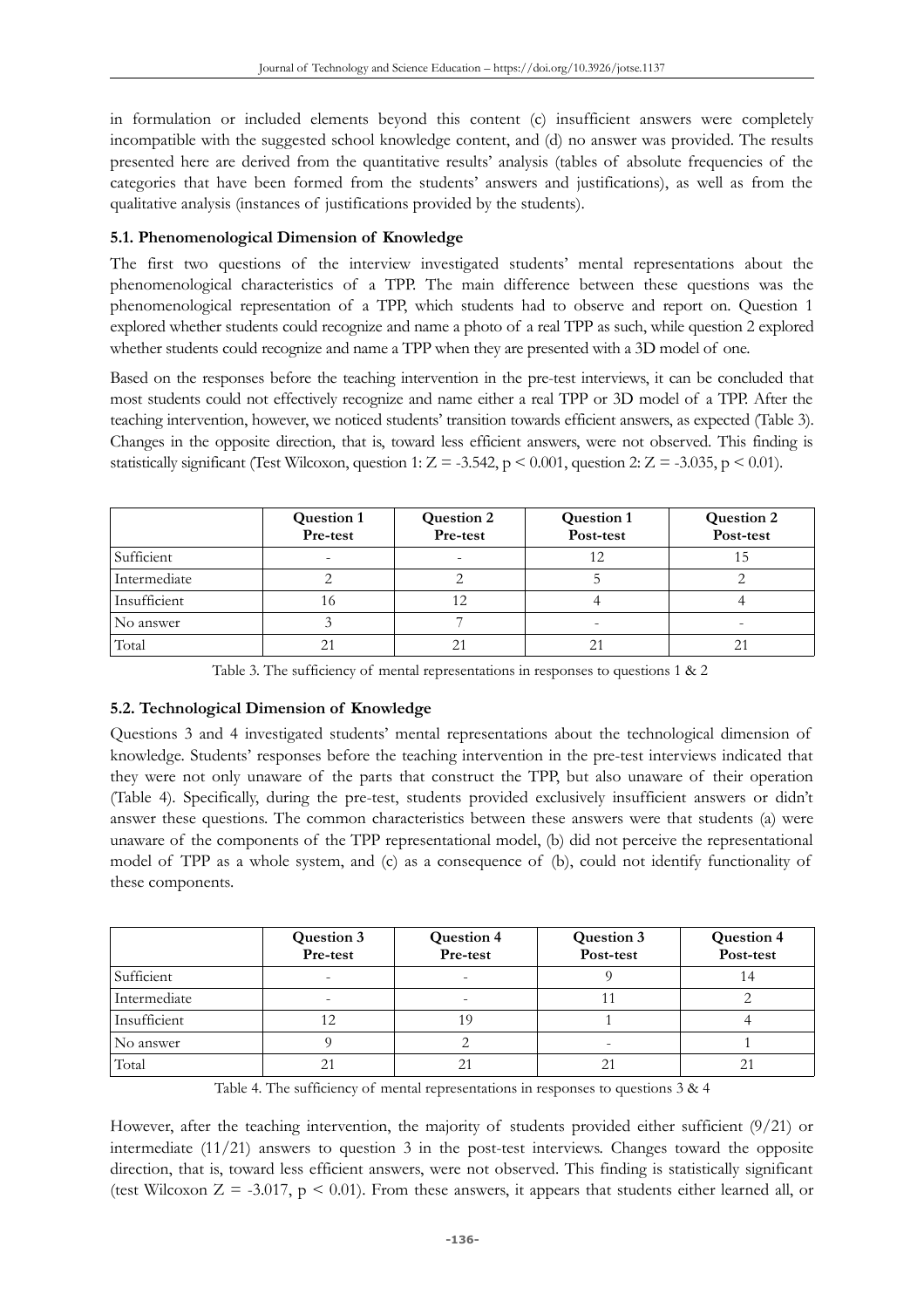most, of the parts of the representational model of TPP. Additionally, the majority of students provided either sufficient  $(14/21)$  or intermediate  $(2/21)$  answers to question 4  $(16/21$  in total) in the post-test interviews. This finding is also statistically significant (test Wilcoxon  $Z = -3.557$ ,  $p \le 0.001$ ). After the teaching intervention, we also noticed that students were able to distinguish between the representational model parts of the TPP, while also describing their functions. Further, students were able to describe the operation of the parts of the representational model of TPP, even if, in some cases they didn't remember their respective names.

Student's M4 response to question 3 in the post-test interview is a typical example of these observations:

"*Number one is the burner and there is fire inside the burner…; the heat is transferred to number two, and therefore the water evaporates due to the warmth; number two is the boiler and thus the steam is transferred through the pipe and goes to number three…; number three is the turbine and, due to the steam, the turbine begins to turn while the movement goes to number four, which is the boiler… hm… no, that's wrong, it is the generator…; the generator converts the motion to electricity, and electricity, through the wires, is transferred to the lamp and the lamp turns on.*"

This student gave the same answer to question 4 in the post-test interview: "*The same applies here as in question 3.*" From this,, we can claim that the scientific dimension of knowledge (school knowledge for energy) did not work completely autonomously, but rather also attributed meaning to the technological dimension of knowledge (recognition of technological components that belong to a technological system).

**5.3. Scientific Dimension of Knowledge**

Questions 5 and 6 investigated students' mental representations about the scientific dimension of knowledge.

|              | <b>Question 5</b><br>Pre-test | <b>Question 6</b><br>Pre-test | <b>Question 5</b><br>Post-test | <b>Question 6</b><br>Post-test |
|--------------|-------------------------------|-------------------------------|--------------------------------|--------------------------------|
| Sufficient   | $\overline{\phantom{0}}$      |                               | -                              |                                |
| Intermediate | $\overline{\phantom{a}}$      | -                             |                                |                                |
| Insufficient |                               |                               | 14                             |                                |
| Total        | 21                            |                               |                                |                                |

Table 5. The sufficiency of mental representations in responses to questions 5 & 6

As shown in Table 5, all of the students gave insufficient answers to both questions 5 and 6 in the pre-test interview, and the majority gave ineffective answers to these questions (5 in particular), in the post-test interview. The results included answers that (i) either had no reference to the concept of energy and were to a great extent, phenomenological or tautological answers, or (ii) embedded energy-related concepts as an expression of pre-energy mental representation.

A typical example of an insufficient response within category (i) was student M17's answers. Responding to question 5 in the pre-test interview, this student said: "I see how you have connected the machines with some wires. The wires produce current, which moves from the vehicles to the wires, and the wires transfer it to the lamps." Moreover, in question 6 in the pre-test interview, the same student insufficiently justified the way they ordered the cards to represent the TPP (surroundings, arrow, burner, generator, arrow, turbine, arrow, boiler, arrow, lamp):

"*I started with the surroundings because the current is produced by the surroundings, then I moved on to the coal… I saw the order you had placed them and then I added the surroundings at the beginning, and I placed the lamp because the current goes to the lamp.*"

As for an insufficient response within category (ii), a typical example is that of student M3's answer. Responding to question 5, this student said: "When it moves and produces energy, the machines connect, and the energy reaches the wires. The wires at some point connect on the maquette, and the energy goes to the lamp and turns it on." Additionally, in question 6 the same student insufficiently justified way they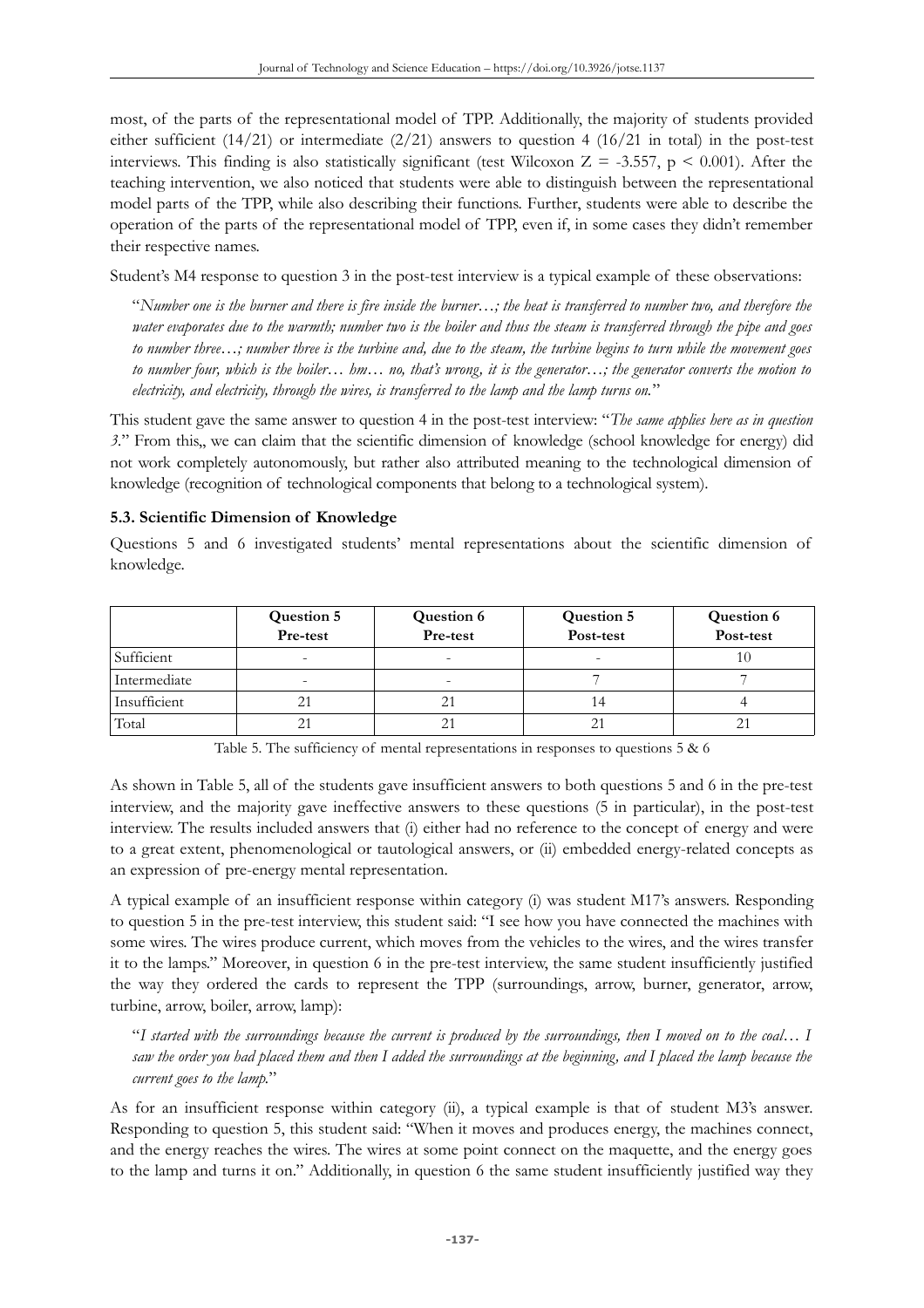ordered the cards to represent the TPP (generator, arrow, turbine, arrow, boiler, arrow, burner, lamp, arrow, surroundings):

"*I believe that the generator is machine 1; then the energy goes to the turbine which is machine 2; then the energy leaves toward machine 3 that is the boiler; the boiler sends the energy to the burner; then, the energy goes to the lamp and goes to the surrounding.*"

The examples above show that students, in both categories, did use elements of systemic thinking, as well as linear causal reasoning. However, these responses were classified as insufficient because they (a) used imprecise or incorrect conceptions of the components included in the technological system and/or  $(b)$ expressed pre-energy conceptions that mainly reflected only a vague nature of the intermediate action that connects the source to the receiver.

After the teaching intervention, however, several of the students' responses made the transition toward intermediate and sufficient explanations. In responses to question 5, the majority of students continued to provide insufficient answers, while some did provide intermediate responses (7/21). Nevertheless, this finding is also statistically significant (test Wilcoxon  $Z = -2.226$ , p <0.05). Student M6 provided a typical example of an intermediate response to this question:

"*Because at the turbine there is kinetic energy, and because this kinetic energy is transferred to the generator, and from that point, it converts to electric current. That electric current is transferred through the wires, and this is how the lamps turn on.*"

These results would have been discouraging without the more efficient responses to question 6 which sketched a considerably different picture. As shown in Table 5, the majority of students properly constructed the graphic representation of the energy chain, giving a sufficient (10/21) or an intermediate response  $(7/21)$ , for a total of  $(17/21)$  efficient responses. This finding is statistically significant (test Wilcoxon  $Z = -2.226$ , p <0.05). According to the following example, the same student (M6) made a transition toward a sufficient response. They now correctly justified the correct order in which they have placed their cards of technological components and arrows/forms of transferred energy (burner, heat, boiler, movement, turbine, movement, generator, electricity, lamp, light/heat, surroundings):

"*First I put the burner, which is an energy storage. All chains start with an energy storage. Afterward, when the combustive material burns, the heat is transferred: it goes to the boiler, the boiler converts the heat into movement; afterward it goes to the turbine and it produces more movement; afterward, the movement is driven toward the generator, which converts the movement into electricity; the electricity goes to the lamp and converts it into light/heat that goes to the surroundings.*"

Based on the examples mentioned above, we assumed that the majority of students gained the capability to construct a qualitative chain energy model to explain the function of the TPP representational model. Students' poor verbal and/or written ability to express their mental representations, which can be expected at this age, could explain the considerable difference in student performance between their answers to questions 5 and 6. On the contrary, the use of a "language" based on energy representations, such as the energy chains, probably offered a more semiotically stable context, within which students could express their newly constructed knowledge.

## **5.4. Environmental Dimension of Knowledge**

Questions 7 and 8 investigated students' mental representations within the environmental dimension of knowledge.

As shown in Table 6, before their participation in the teaching intervention, most students provided mainly insufficient answers to both questions 7 and 8, as they failed to connect the environmental problem and its solution(s) to the TPP's structure and operation. Typical examples of insufficient answers to question 7 in the pre-test interviews included the following: "I would suggest installing a filter in the plant, so they wouldn't pollute the environment that much," from student M6; and "The small tube that emits smoke to the environment should not exist," from student M14. Meanwhile, respective examples for answers to question 8 in the pre-test interviews included: "To save money… we won't give the electric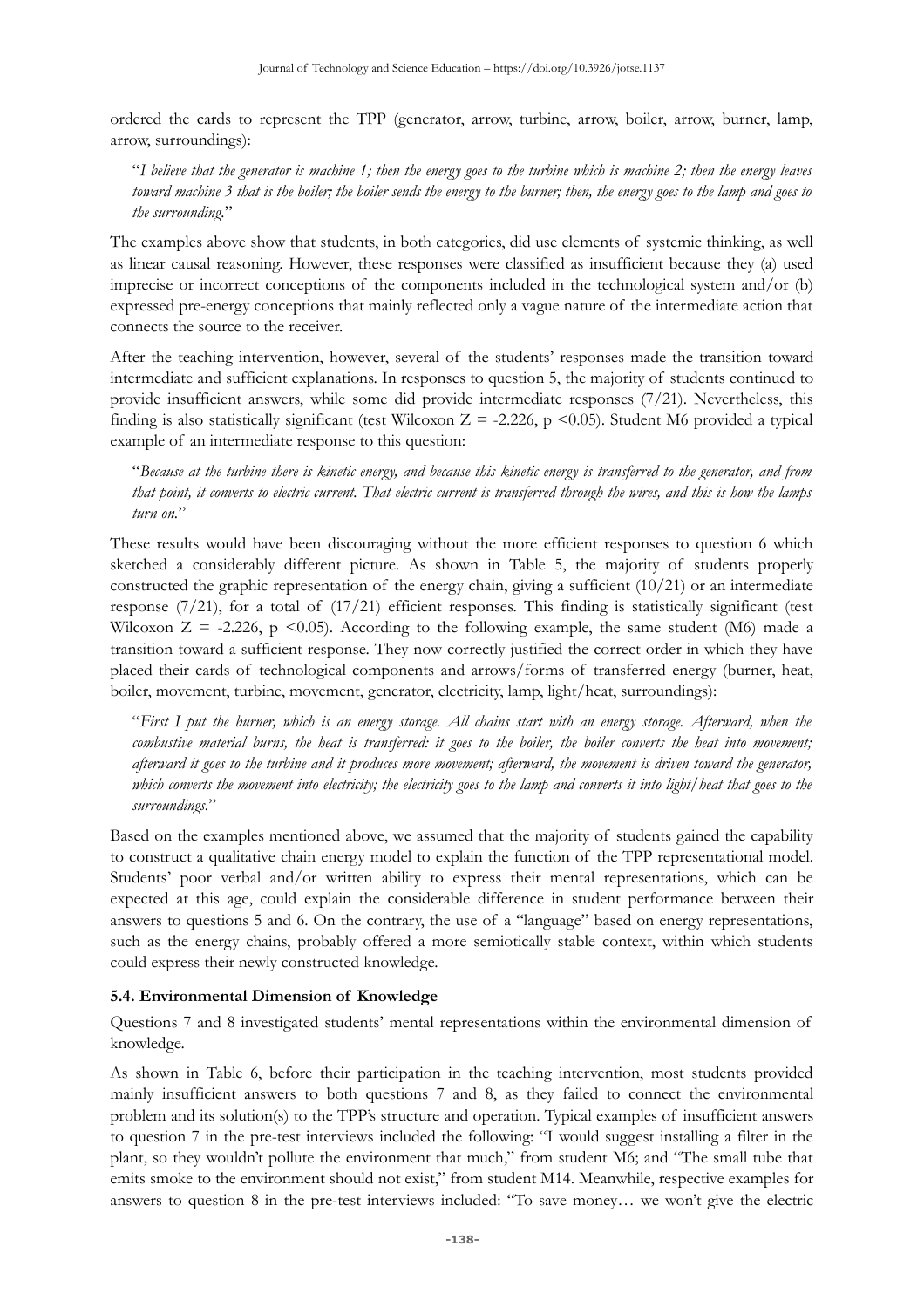|              | <b>Question 7</b><br>Pretest | <b>Question 8</b><br>Pretest | <b>Question 7</b><br><b>Posttest</b> | <b>Question 8</b><br><b>Posttest</b> |
|--------------|------------------------------|------------------------------|--------------------------------------|--------------------------------------|
| Sufficient   |                              | -                            |                                      |                                      |
| Intermediate |                              |                              |                                      |                                      |
| Insufficient | 14                           | 20                           |                                      |                                      |
| No answer    |                              | -                            |                                      |                                      |
| Total        | 2 <sub>1</sub>               | 21                           | 21                                   |                                      |

company that much money," from student M1; and "We obviously do not need it since we are in a different place," from student M8.

Table 6. The sufficiency of mental representations in responses to questions 7 & 8

After the teaching intervention, the majority of students did make a transition toward sufficient answers to both questions 7 and 8 in the post-test interview. This finding is statistically significant for both question 7 (test Wilcoxon Z = -3.624, p <0.05) and question 8 (test Wilcoxon Z = -4.065, p < 0.05). Most students shifted effectively toward providing intermediate responses to question 8. It appears that students did not associate environmentally friendly behaviors (i.e., turning off the lights) with the structural and operational features of a TPP. Yet, in response to question 7 they were in a position to suggest, as a solution to the environmental problem, a change in the type of electricity production by proposing renewable energy sources to replace the TPP, and specifically referred to hydroelectric power stations, wind farms and photovoltaic farms.

Two typical sufficient answers to the post-interview questions included the following. To question 7, student M8 replied:

"*We would use the hydroelectric power station [more] because it uses a renewable material that can be used many times, and it does not produce as many pollutants as the thermoelectric. But we can also use the wind farms, the wind turbines that produce energy from the air*"

while to question 8, student M1 replied:

"*When the lamps are turned on, they spend some Watts that we pay for. We pay the energy we use, therefore, we turn them off so we do not waste the energy when we do not need them…; also, not to pollute the environment, not to burden the environment, because for the plants to produce energy they pollute the environment with the fumes that come out, if it is produced by a thermoelectric plant.*"

## **6. Discussion and Conclusions**

In this research, we attempted to illustrate that designing a teaching intervention for 11 and 12-year-old students aiming for their understanding of complex technological systems, such as the EGS is, in fact, an attainable goal. More specifically, we focused on presenting how our proposed teaching intervention (a) is based on an epistemologically valid didactic transposition of the required knowledge and (b) leads participating students toward a respective cognitive progress in reference to this knowledge.

Concerning the didactic transposition of the reference knowledge, we suggest that the required knowledge for the description and explanation of the various EGSs operation is multidimensional, since it consists of at least four dimensions (phenomenological, technological, scientific, environmental). The basic elements of our approach are the following:

1. The teaching intervention that we suggest in this paper is fully compatible with the international trends in STEM and/or technoscience curricula design. According to Tala (2008), technoscience education is a unified science and technology educational approach, which links abstract scientific concepts to each other, and to the physical world; it facilitates the understanding and application of natural laws, and essentially, the construction of scientific knowledge. Teaching energy –with an emphasis on the technological characteristics of the energy system– seems to be an emerging approach in elementary education (Wendell, 2014).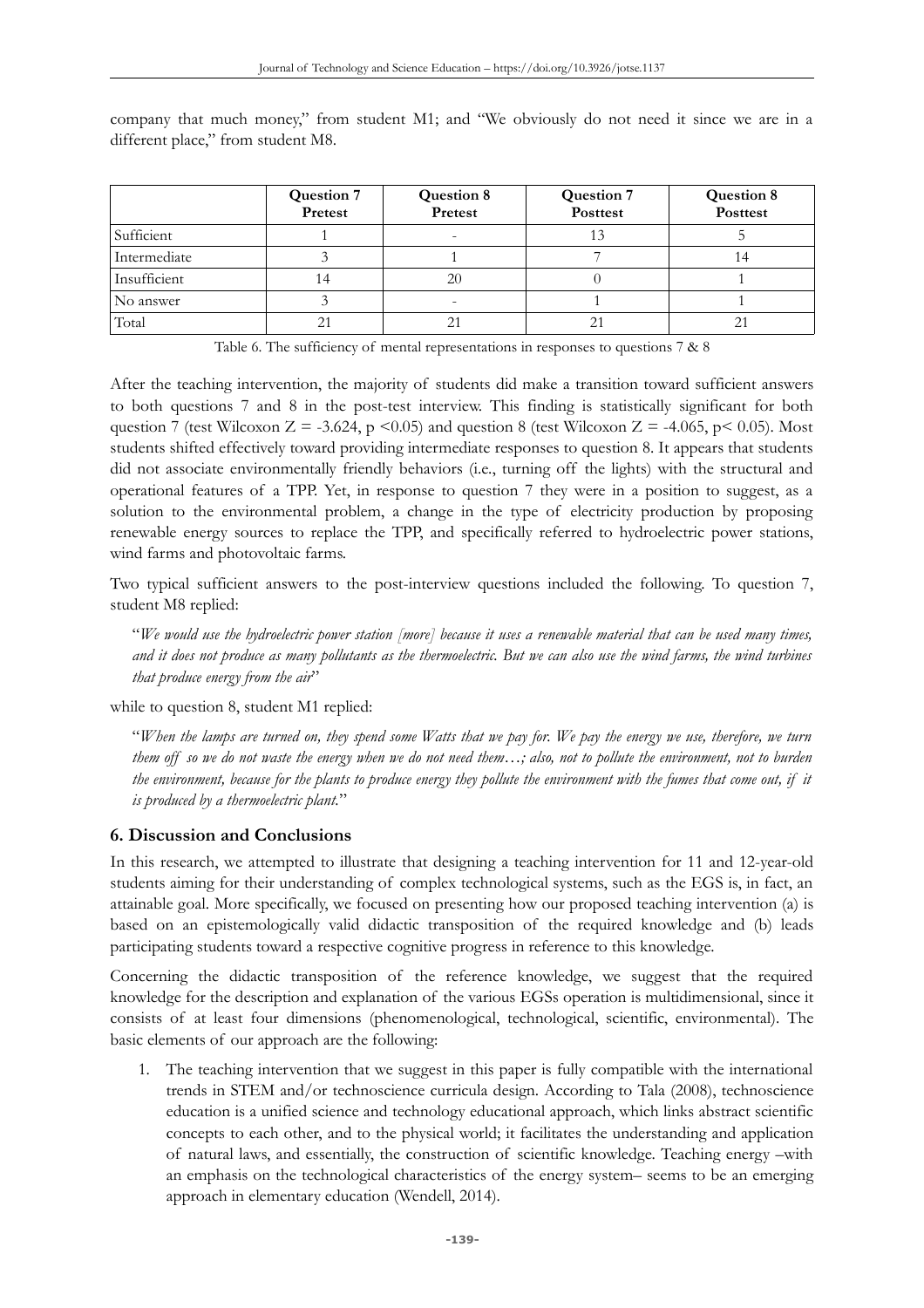- 2. This teaching intervention is based on a systemic approach on science and technological/engineering knowledge. The phenomenological field of EGSs, which consist of large-scale complex technological systems, as well as the concept of energy per se, do, indeed, call for this systemic approach on the field. This is particularly important for introducing young students to the operation of such systems. Domenech et al. (2007), in their emblematic article "Teaching of energy issues: A debate proposal for a global reorientation" give prominence to the systemic nature of the energy concept. Meanwhile Lacy et al. (2014) report the term "Energy Lens" to describe an analytical tool for teaching energy in grades 3-5, and they, too, point out that the in-depth understanding of energy often requires thinking in terms of systems.
- 3. The energy chain model plays a key role in our teaching sequence, since it facilitates coherence between the phenomenological level and the "theory" level (Tiberghien, 1994; Tiberghien, 1996; Meli & Koliopoulos, 2019) of knowledge, which, in our case, combines technological, scientific and environmental knowledge dimensions. Both contemporary and older scholarship puts the energy chains or other thermodynamic models with a respective graphical representational power forward as proper explanatory energy models, especially for younger students (Tiberghien & Megalakaki, 1995; Papadouris & Constantinou, 2016; Scherr, Harrer, Close, Daane, DeWater, Robertson et al., 2016; Boyer & Givry, 2018; Kubsch, Nordine, Fortus, Krajcik & Neumann, 2019; Delegkos & Koliopoulos, 2020). These models are compatible with linear causal reasoning, common for all learners, regardless of their age (Tiberghien, 2004).
- 4. The design of all teaching activities is in line with the inquiry-based teaching approach (Minner, Levy & Century, 2010; Harlen, 2013). In our teaching sequence, this approach is expressed through students' interaction with "problem-situations" that intend to make students connect the phenomenological knowledge dimension (actual EGS, static or functional EGS models) with three other knowledge dimensions: technological (EGS basic components and operation), scientific (qualitative energy model), and environmental (connecting the EGS to environmental pollution). Through these activities, students are called to interact with natural, technological or conceptual models (Tala, 2008; Eilam & Gilbert, 2014). Research on model–based learning has proven to be an effective approach for teaching energy, mainly when the key issue is understanding of energy in terms of systems (Tobin et al., 2018).

In any case, the epistemological content of the school knowledge mentioned above must be compatible with students' explanatory schemes, which are developed when students confront natural or technological systems. Therefore, regarding the sampled students' cognitive progress, based on the analysis of the results collected from the pre- and post-tests, we can claim that our empirical research illustrated the following:

- 1. The data presented in Table 3 confirm Qualter's (1995) respective results, in that children, who were between the ages of 11 and 12years old didn't know the term "power station" and didn't recognize the phenomenological characteristics of a TPP. Following their participation in the teaching intervention, the majority of students seemed to recognize the TPP (or the TPP representational model) as a complex operational technological system that relates to energy transfer. This progress is attributed to students' constant interaction with the various static or dynamic EGS models (subunits 1-10) as well as their experience visiting the hydroelectric power station, where they were able to easily recognize the station's different areas and basic technological equipment. Also, this conclusion derives except from the data included in Table 3, as well as from complementary results that were collected during the teaching intervention but are not objectives of this work.
- 2. The data shown in Table 4 suggest that after the teaching intervention, the majority of students perceived a static TPP model as a whole system, within which the parts interact. These results confirm the evidence presented in other research works suggesting that students of this age are in a position to approach complex technological systems using their advanced systemic capabilities (Evagorou, Korfiati, Nicolaou & Constantinou, 2009; Lippard, Lamm, Tank & Choi, 2019). This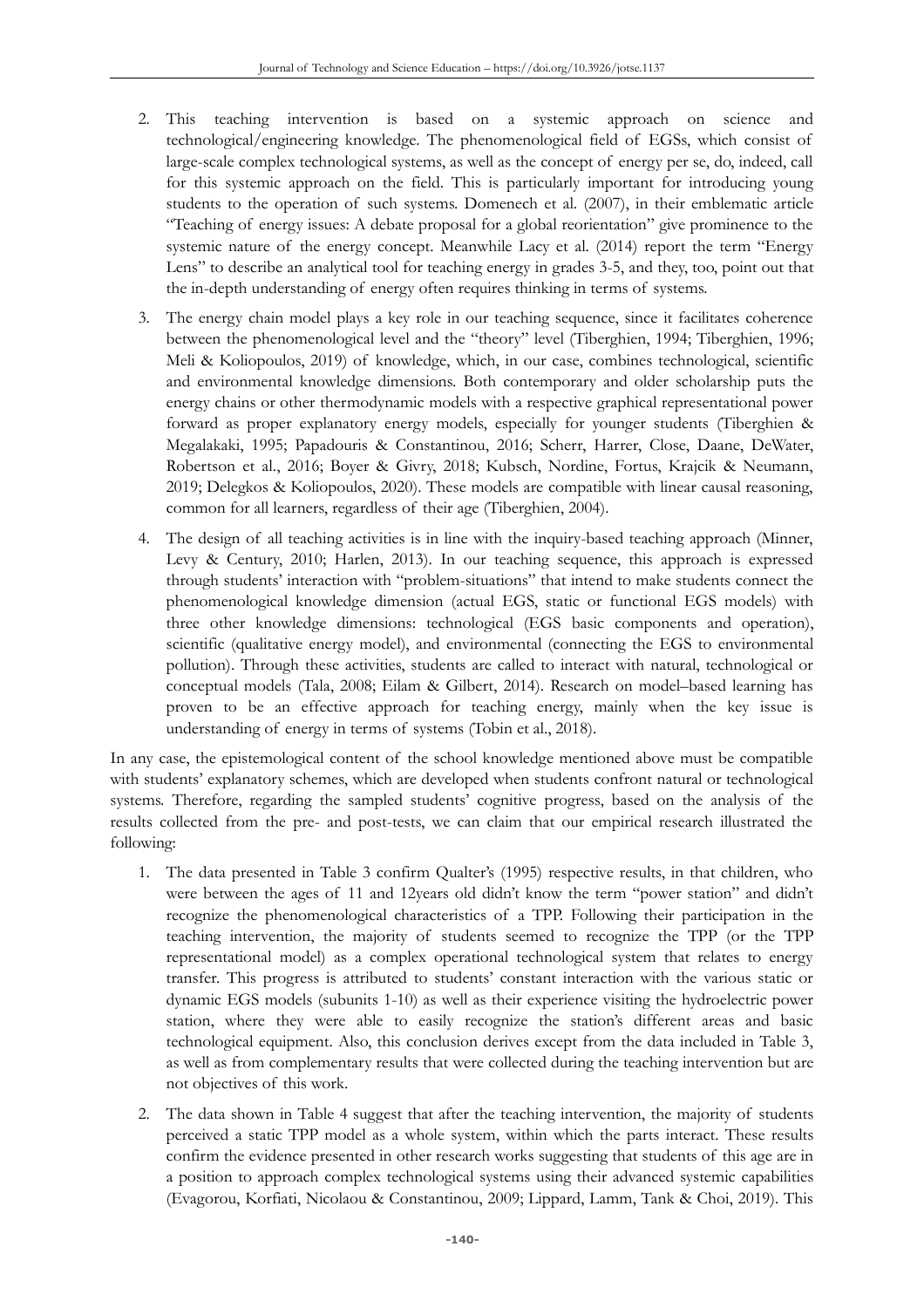finding also confirms Malandrakis's (2007) research results. Additionally, as shown in the qualitative data collected, our most interesting research finding was students' need to recognize and describe the various components of the TPP representational model by using an energy language. In other words, the qualitative model of energy chains not only worked as a proper, autonomous explanatory model for the operation of EGS, but also attributed meaning in the identification of the technological components as a whole operational system. The particular design of our teaching intervention worked toward this direction: the various subunits introduced the respective technological elements of the EGS that were followed by their energy explanation (e.g. subunits  $2/3$  and subunits  $5/6$ ).

- 3. Regarding the scientific dimension of school knowledge, Table 5 revealed that several students successfully made the transition from insufficient to intermediate and sufficient answers, according to the nature of each question. Some of the students who improved toward sufficient energy chain representations may have already constructed pre-energy mental representations prior to the teaching intervention (Lemeignan & Weil-Barais, 1994; Koliopoulos & Ravanis, 2001). Our study showed that such representations, which ordinarily appear when students are called to explain the operation of simple technological devices, can be reproduced, or can develop, even in cases of complex technological systems, like the EGS models. These original research findings indicate that it is, indeed, possible for students to overcome the difficulties mentioned in Solomon's (1985) work, in which it was posited that students of this age were unable to grasp the concept of energy in complex systems as EGS. Other research also confirms that students can, in fact, approach a qualitative form of energy-related scientific knowledge in the context of a complex technological system. Dalapa, Vayena, Sissamperi and Koliopoulos (2019) have confirmed that students of this age can apply the energy chain model to qualitatively explain the operation of a hydroelectric power station 3-D model after a shorter teaching intervention during an out-of-school project. It has also been shown that 12 and 13-year-old students are capable of presenting cognitive progress through the construction of a semi-quantitative energy explanation of an operating car, which involves a complex technological system (Stavropoulos & Koliopoulos, 2019; Stavropoulos, Lavidas & Koliopoulos, 2019).
- 4. According to Table 6, the majority of students were unable to correlate air pollution with the operation of EGS prior to the teaching intervention. These findings are consistent with other studies demonstrating that students have alternative conceptions not only about issues related to the social use of energy (Solomon, 1985; Skamp, Boyes, Stanisstreet, Rodriguez, Malandrakis, Forther et al. 2019), but also about the advantages and disadvantages of using different sources of electricity generation (Bodzin, 2012). After the teaching intervention, the results did indicate a transition of students' conceptions from insufficient toward intermediate and sufficient answers; however, the percentage of students that managed to connect environmental perspectives or actions to the operation of EGS was still small. This result may derive from the limited emphasis placed on the environmental dimension of knowledge (in only subunits 4 and 10). We can assume that students who improved toward sufficient answers had efficiently constructed elements of both the technological and scientific dimensions of knowledge. This hypothesis refers to how coherence level of the constructed school knowledge affects students' performance and should be confirmed through the use of more sophisticated statistical methods that were not applicable in this study, given the rather small sample of students. Yet, every research endeavor intrinsically carries elements that can introduce doubt. A problem presented by default in feasibility or developmental research (Lijnse, 1995) is the common use of convenient samples which are used to confirm or reject cognitive hypotheses are usually not sufficient for generalizable research outcomes to the respective population. In such cases, we mostly see case studies that are particularly suited to illustrate (a) the attempted didactic transposition of the reference knowledge to school knowledge and (b) the potential for the construction of this knowledge, rather than its widespread diffusion.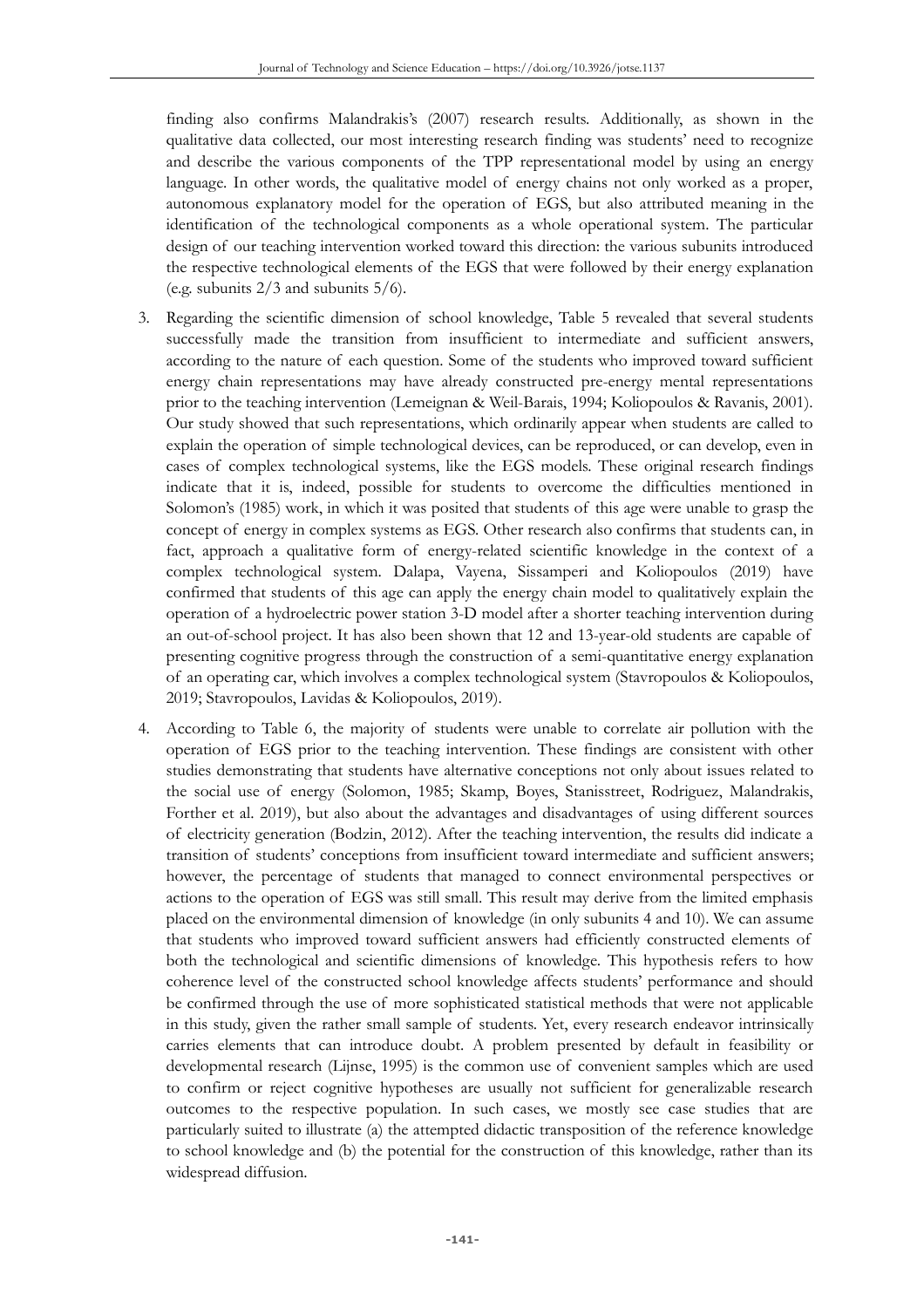Therefore, a complementary direction in which to take the current research would be its extension to a broader base of actual classes from various socio-economic backgrounds. At the same time, pertinent research could explore the potential to penetrate students' thinking patterns during the teaching intervention, asking questions like: "How do students think while these activities take place?" and "Which teacher-students and/or student-student interactions formulate students' thinking?" Such research questions can be addressed merely by qualitative methodological approaches, like class observation, and could greatly contribute to a more profound interpretation of the results presented in this research.

## **Declaration of Conflicting Interests**

The authors declared no potential conflicts of interest with respect to the research, authorship, and/or publication of this article.

## **Funding**

The authors received no financial support for the research, authorship, and/or publication of this article.

## **References**

- Arsac, G., Chevallard, Y., Martinand, A., & Tiberghien, A. (1994). *La transposition didactique à l'épreuve* (The didactic transposition under investigation). La Pensée Sauvage.
- Astolfi, J.P. (1993). Trois paradigmes pour la recherche en didactique (Three paradigms for research in Didactics). *Revue Française de Pédagogie*, 103, 5-18. <https://doi.org/10.3406/rfp.1993.1293>
- Ben-Zvi Assaraf, O., & Orion, N. (2010). System Thinking Skills at the Elementary School Level. *Journal of Research in Science Teaching,* 47(5), 540-563. <https://doi.org/10.1002/tea.20351>
- Besson, U., & de Ambrosis, A. (2014). Teaching energy concepts by working on themes of cultural and environmental value. *Science & Education,* 23(6), 1309-1338. <https://doi.org/10.1007/s11191-013-9592-7>
- Bodzin, Α. (2012). Investigating urban eighth-grade students' knowledge of energy resources. *International Journal of Science Education,* 34(8), 1255-1275. <https://doi.org/10.1080/09500693.2012.661483>
- Boilevin, J-M. (2005). Enseigner la physique par situation problème ou par problème ouvert (Teaching physics through problem - situations or open problems). *Aster,* 40, 13-37. <https://doi.org/10.4267/2042/8854>
- Boyer, A., & Givry, D. (2018). Développement d'un modèle de chaîne énergétique pour aider les élèves à adopter une vision globale de l'énergie dès l'école primaire (Development of an energy chain model to help students adopt a global vision of energy as early as at the primary school level). *Review of Science, Mathematics and ICT Education,* 12(1), 41-60. <https://doi.org/10.26220/rev.2844>
- Chen, B., Eisenkraft, A., Fortus, D., Krajcik, Neumann, J.K., Nordine, J., et al. (2014). *Teaching and learning of energy in K – 12 Education*. New York: Springer. <https://doi.org/10.1007/978-3-319-05017-1>
- Cohen. L, Manion, L., & Morrison, K. (2007). *Research Methods in Education*. London: Routledge. <https://doi.org/10.4324/9780203029053>
- Colonnese, D., Heron, P., Michelini, M., Santi, L., & Stefanel, A. (2012). A vertical pathway for teaching and learning the energy concept. *Review of Science, Mathematics and ICT Education,* 6(1), 21-50. <https://doi.org/10.26220/rev.1696>
- Dalapa, A., Vayena, B., Sissamperi, N., & Koliopoulos, D. (2019). Using a hydraulics bench to investigate 6th grade students' energy conceptions. *Educational Journal of the University of Patras UNESCO Chair,* 6(1), 225-231. <https://doi.org/10.26220/une.2973>
- Delegkos, Ν., & Koliopoulos, D. (2020). Constructing the 'energy' concept and its social use by students of primary education in Greece. *Research in Science Education,* 50(2), 393-418. <https://doi.org/10.1007/s11165-018-9694-y>
- Dimopoulos, K., Koulaidis, V., & Sklaveniti, S. (2005). Towards a framework of socio-linguistic analysis of science textbooks: The Greek case. *Research in Science Education,* 35(2-3), 173-195. <https://doi.org/10.1007/s11165-004-8162-z>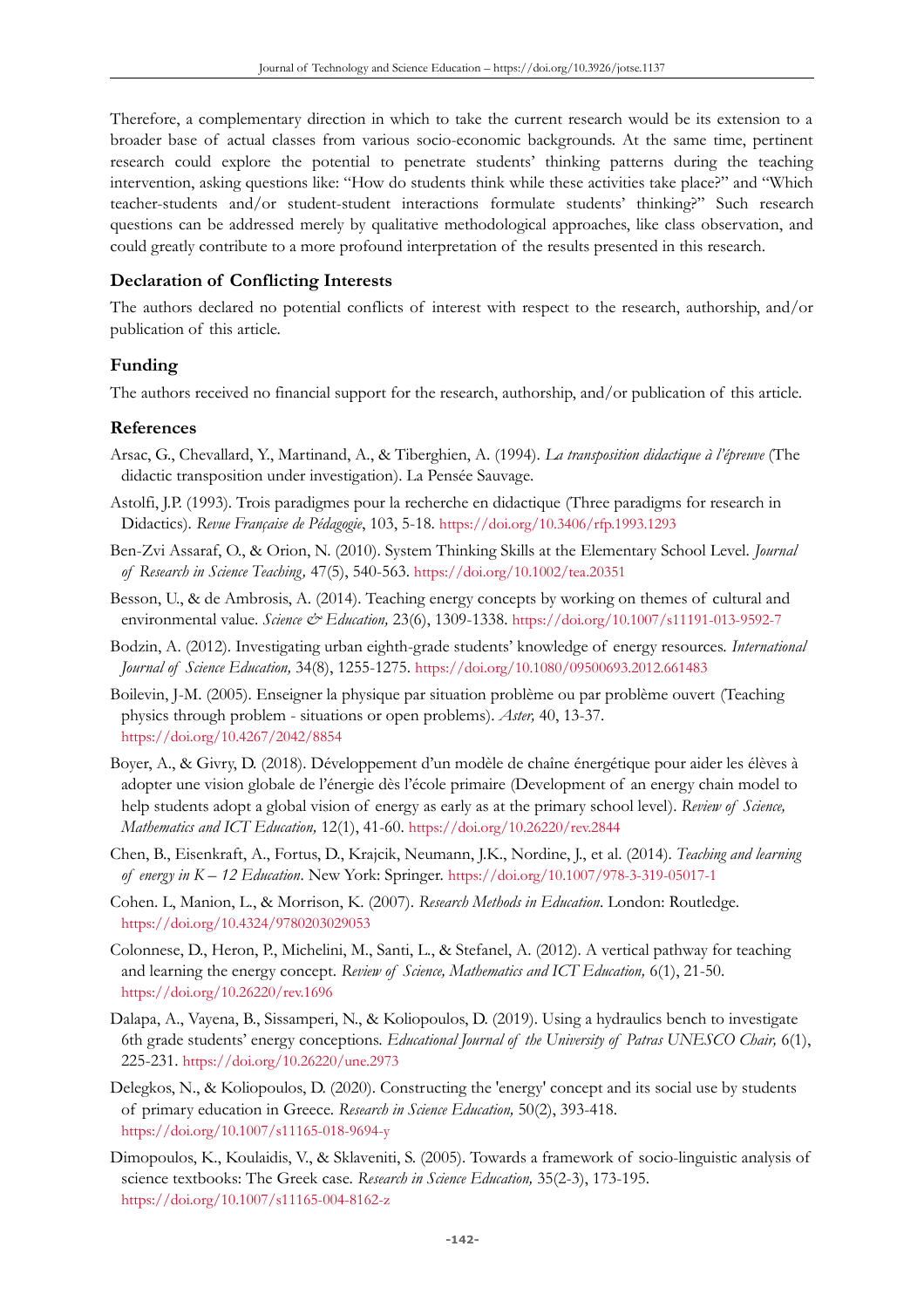- Domenech, L.J., Gil-Perez, D., Gras-Marti, A., Guisasola, J., Martinez-Torregrosa, J., Salivas, J., et al. (2007). Teaching of energy issues: A debate proposal for a global reorientation. *Science & Education*, 16(1), 43-64. <https://doi.org/10.1007/s11191-005-5036-3>
- Driver R., & Millar, R. (1986). Teaching energy in schools: Towards an analysis of curriculum approaches: In Driver R. & Millar R. (Eds.). *Energy Matters.* University of Leeds.
- Eilam, B., & Gilbert, J. (2014). The significance of visual representations in the teaching of science. In Eilam, B., & Gilbert, J. (Eds.), *Science teachers' use of visual representations,* 3-28. New York: Springer. [https://doi.org/10.1007/978-3-319-06526-7\\_1](https://doi.org/10.1007/978-3-319-06526-7_1)
- Evagorou, Μ., Korfiati, Κ., Nicolaou, C., & Constantinou, C. (2009). An Investigation of the Potential of Interactive Simulations for Developing System Thinking Skills in Elementary School: A case study with fifth graders and sixth graders. *International Journal of Science Education,* 31(5), 655-674. <https://doi.org/10.1080/09500690701749313>
- Fensham, P., Gunstone, R., & White, R. (1994). *The content of science. A constructivist approach to its teaching and learning.* London: The Falmer Press.
- Frank, Μ. (2000). Engineering Systems Thinking and Systems Thinking. *Systems Engineering,* 3(3), 163-168. [https://doi.org/10.1002/1520-6858\(200033\)3:3<163::AID-SYS5>3.0.CO;2-T](https://doi.org/10.1002/1520-6858(200033)3:3%3C163::AID-SYS5%3E3.0.CO;2-T)
- Harlen, W. (2013). Inquiry-based learning in science and mathematics. *Review of Science, Mathematics and ICT Education,* 7(2) 9-33. <https://doi.org/10.26220/rev.2042>
- Harrison, A., & Treagust, D, (2000). A typology of school science models. *International Journal of Science Education,* 22(9), 1011-1026. <https://doi.org/10.1080/095006900416884>
- Hmelo-Silver, C., & Azevedo, R. (2006). Understanding complex systems: Some core challenges. *The Journal of the Learning Sciences,* 15(1), 53-61. [https://doi.org/10.1207/s15327809jls1501\\_7](https://doi.org/10.1207/s15327809jls1501_7)
- Jacobson, M., & Wilensky, U. (2006). Complex systems in education: Scientific and educational importance and implications for the learning Sciences. *The Journal of the Learning Sciences,* 15(1), 11-34. [https://doi.org/10.1207/s15327809jls1501\\_4](https://doi.org/10.1207/s15327809jls1501_4)
- Jewett, W.J. (2008). Energy and the Confused Student II: Systems. *The Physics Teacher,* 46(2), 81-86. <https://doi.org/10.1119/1.2834527>
- Johnson, B., & Cincera, J. (2019). Development of the ecological concepts of energy flow and materials cycling in middle school students participating in earth education programs. *Studies in Educational Evaluation,* 63, 94-101. <https://doi.org/10.1016/j.stueduc.2019.08.003>
- Koliopoulos, D. (2014). *Energy in education,* Ion (in Greek).
- Koliopoulos, D. (2013). Is it possible to teach energy in preschool education? *Proceedings of the WCPE Conference,* 451-455.
- Koliopoulos, D., & Ravanis, K. (2001). Didactic implications from students' ideas about energy: an approach to mechanical, thermal and electrical phenomena. *Themes in Education,* 2(2-3), 161-173.
- Koliopoulos, D., Aduriz-Bravo, A., & Ravanis, K. (2012). El «análisis del contenido conceptual» de los currículos y programas de ciencias: una posible herramienta de mediación entre la didáctica y la enseñanza de las ciencias (The «analysis of conceptual contents» of science curricula and programmes: A possible mediation tool between Science Education research and practice). *Enseñanza de las Ciencias,* 29(3), 315-324. <https://doi.org/10.5565/rev/ec/v29n3.562>
- Koliopoulos, D., & Constantinou, C. (2012). Energy in Education. *Review of Science, Mathematics and ICT Education,* 6(1), 3-6. <https://doi.org/10.26220/rev.1697>
- Kubsch, M., Nordine, J., Fortus, D., Krajcik, J., & Neumann, K. (2019). Supporting students in using energy ideas to interpret phenomena: The role of an energy representation. *International Journal of Science and Mathematics Education.* https://doi.org/10.1007/s 10763-019-10035-y
- Lacy, S., Tobin, R., Wiser, M., & Crissman, S. (2014). Looking through the energy lens: A proposed learning progression for energy in grades 3–5. In Chen, B., Eisenkraft, A., Fortus, D., Krajcik, J.,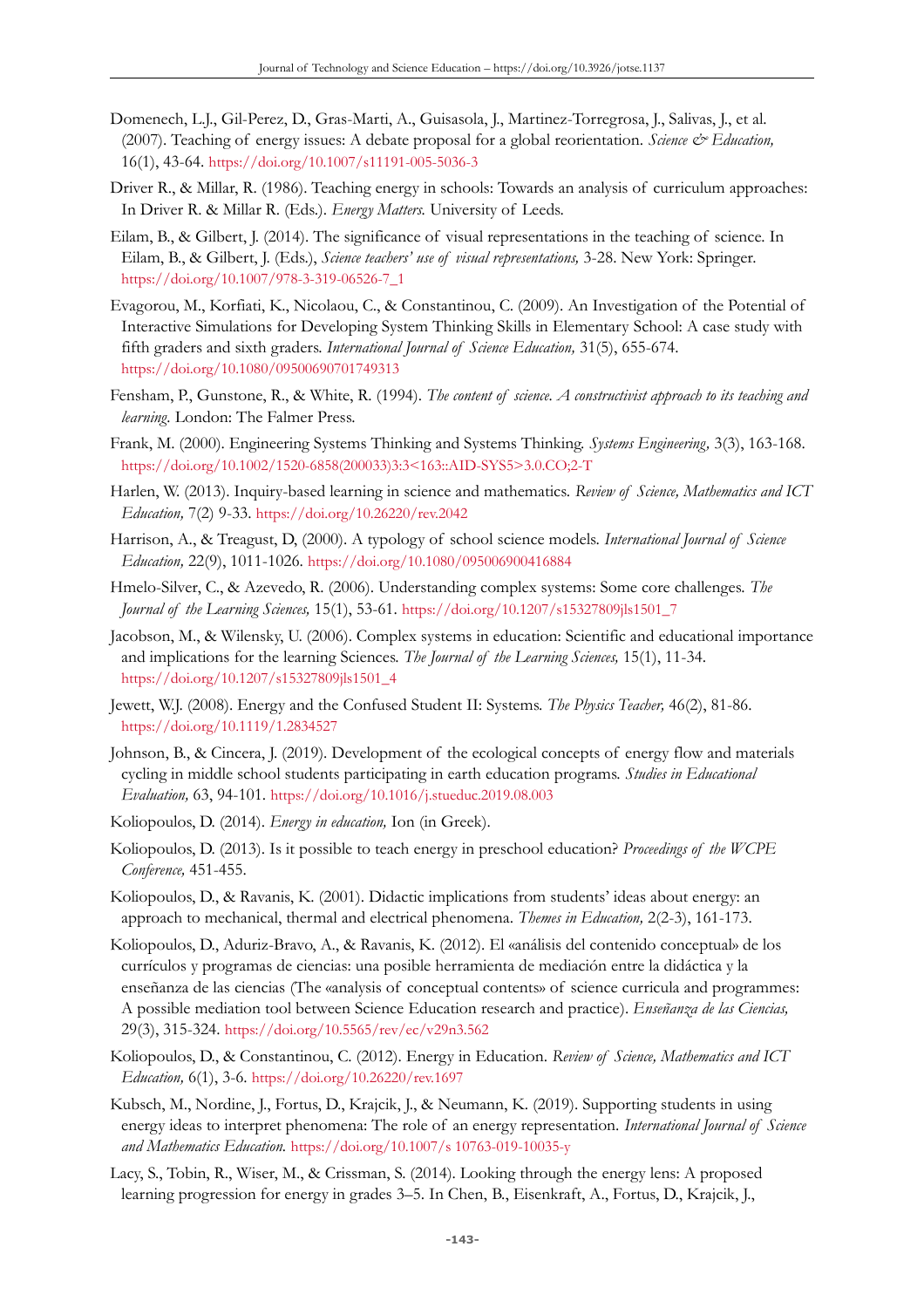Neumann, K., Nordine, J., & Scheff, A. (Eds.), *Teaching and learning of energy in K – 12 Education,* 241-265. New York: Springer. [https://doi.org/10.1007/978-3-319-05017-1\\_14](https://doi.org/10.1007/978-3-319-05017-1_14)

- Leach, J., & Scott, P. (2003). Individual and sociocultural views of learning in science education. *Science & Education,* 12(1), 91-113. <https://doi.org/10.1023/A:1022665519862>
- Lemeignan, G., & Weil-Barais, A. (1994). A developmental approach to cognitive change in mechanics. *International Journal of Science Education,* 16(1), 99-120. <https://doi.org/10.1080/0950069940160107>
- Lijnse, P. (1990). Energy between the lifeworld of pupils and the world of physics. *Science Education,* 74(5), 571-583. <https://doi.org/10.1002/sce.3730740507>
- Lijnse, P. (1995). "Developmental research" as a way to an empirically based "didactical structure" of science. *Science Education,* 79(2), 189-199. <https://doi.org/10.1002/sce.3730790205>
- Lindsay, B., Heron, P., & Shaffer, P. (2012). Student understanding of energy: Difficulties related to systems. *American Journal of Physics,* 80(2), 154-163. <https://doi.org/10.1119/1.3660661>
- Lippard, C., Lamm, M., Tank, K., & Choi, J. (2019). Pre-engineering thinking and the engineering habits of mind in preschool classroom. *Early Childhood Education Journal,* 47(2), 187-198. <https://doi.org/10.1007/s10643-018-0898-6>
- Malandrakis, G. (2007). Children's ideas about commercial electricity generation. *School Science Review,* 327, 45-51.
- Meli, K., & Koliopoulos, D. (2019). Model-based simulation design for the students' conceptual understanding of introductory thermodynamics. *Journal of Physics: Conf. Ser,* 1287. <https://doi.org/10.1088/1742-6596/1287/1/012054>
- Millar, R. (2005). Teaching about energy. *Research Paper 2005/11. York, Department of Educational Studies*, University of York.
- Minner, D., Levy, J.A., & Century, J. (2010). Inquiry-Based Science Instruction -What Is It and Does It Matter? Results from a Research Synthesis Years 1984 to 2002. *Journal of Research in Science Teaching,* 47(4), 474-496. <https://doi.org/10.1002/tea.20347>
- Papadouris, N., & Constantinou, C.P. (2016). Investigating middle school students' ability to develop energy as a framework for analyzing simple physical phenomena. *Journal of Research in Science Teaching,* 53(1), 119-145. <https://doi.org/10.1002/tea.21248>
- Qualter, A. (1995). A source of power: Young children's understanding of where electricity comes from. *Research in Science & Technological Education,* 13(2), 177-186. <https://doi.org/10.1080/0263514950130207>
- Ruthven, K., Laborde, C., Leach, J., & Tiberghien, A. (2009). Design tools in didactical research: Instrumenting the epistemological and cognitive aspects of the design of teaching sequences. *Educational Researcher,* 38(5), 329-342. <https://doi.org/10.3102/0013189X09338513>
- Sissamperi, N., & Koliopoulos, D. (2015). A didactical approach of large-scale electricity generation systems at the elementary school level. *Educational Journal of the University of Patras UNESCO Chair,* 2(2), 14-24. <https://doi.org/10.26220/une.2234>
- Scherr, R., Harrer, B., Close, H., Daane, A., DeWater, L., Robertson, A., et al. (2016). Energy Tracking Diagrams. *The Physics Teacher,* 54(2), 96-102. <https://doi.org/10.1119/1.4940173>
- Skamp, K., Boyes, E., Stanisstreet, M., Rodriguez, M, Malandrakis, G., Forther, R., et al. (2019). Renewable and nuclear energy: An international study of students' beliefs about, and willingness to act, in relation to two energy production scenarios. *Research in Science Education,* 49(2), 295-329. <https://doi.org/10.1007/s11165-017-9622-6>
- Solomon, J. (1985). Learning and evaluation: a study of school children's views on the social uses of energy. *Social Studies of Science,* 15(2), 343-371. <https://doi.org/10.1177/030631285015002005>
- Stavropoulos, V., & Koliopoulos, D. (2019). Teaching energy concepts in complex technological systems: The case of the car. *Educational Journal of the University of Patras UNESCO Chair*, 6(1), 308-314. <https://doi.org/10.26220/une.2992>